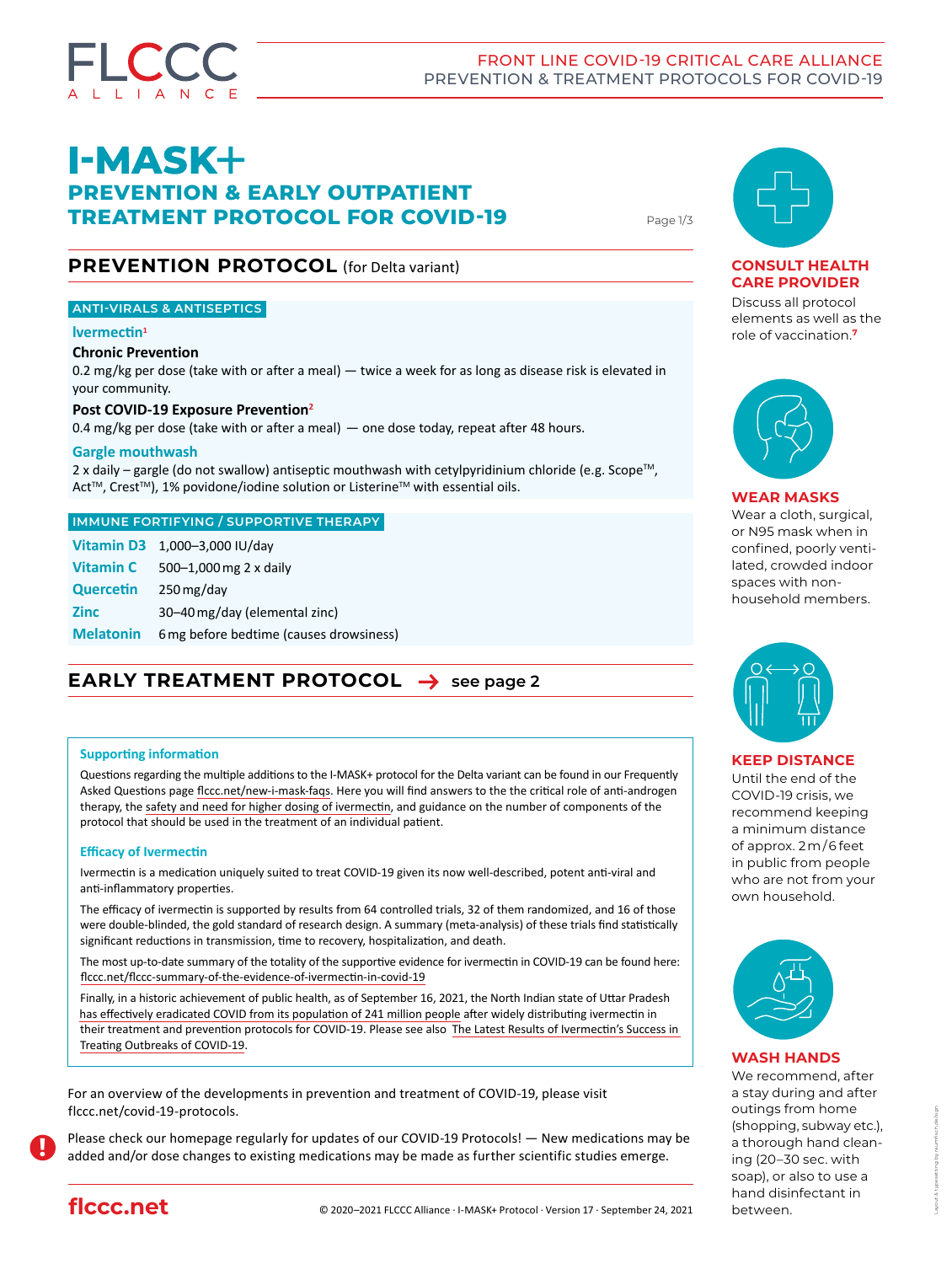# <span id="page-1-0"></span>**I-MASK+ PREVENTION & EARLY OUTPATIENT TREATMENT PROTOCOL FOR COVID-19**

Page 2/3

# **EARLY TREATMENT PROTOCOL<sup>3</sup>** (for Delta variant)

**1. First line agents** (use any or all medicines; listed in order of priority/importance)

# **ANTI-VIRALS**

#### **lvermectin<sup>1</sup>**

0.4–0.6 mg/kg per dose (take with or after a meal) — one dose daily, take for 5 days or until recovered. Use upper dose if: **1)** in regions with aggressive variants (e.g. Delta); **2)** treatment started on or after day 5 of symptoms or in pulmonary phase; or **3)** multiple comorbidities/risk factors.

#### and/or **Nitazoxanide**

500mg 2 x daily for 5 days after meals. Combine with ivermectin (preferred) or substitute if ivermectin is not available. (Nitazoxanide is often unavailable or high-priced in the USA)

#### **ANTI-SEPTIC ANTI-VIRALS**

**Antiviral mouthwash**: Gargle 3 x daily (do not swallow; must contain chlorhexidine, povidone-iodine, or cetylpyridinium chloride). **Iodine nasal spray/drops**: Use 1% povidone-iodine commercial product as per instructions 2–3 x daily. If 1%-product not available, must first dilute the more widely available 10%-solution<sup>4</sup> and apply 4–5 drops to each nostril every 4 hours. (No more than 5 days in pregnancy.)

#### **ANTI-COAGULANTS + IMMUNE FORTIFYING**

| <b>Aspirin</b>   | 325 mg daily (unless contraindicated)                                                    |
|------------------|------------------------------------------------------------------------------------------|
|                  |                                                                                          |
| <b>Vitamin D</b> | Vitamin D3 5,000 IU daily.                                                               |
|                  | Preferred form if available: Calcitriol 0.5 mcg on day 1, then 0.25 mcg daily for 7 days |
|                  | <b>Melatonin</b> 10 mg before bedtime (causes drowsiness)                                |
|                  |                                                                                          |

#### **Quercetin** 250mg 2 x daily **Zinc** 100mg/day (elemental zinc) **Vitamin C** 500–1,000mg 2 x daily **ADJUNCTIVE / SYNERGISTIC THERAPIES**

#### **NUTRITIONAL THERAPEUTICS**

**Curcumin** (turmeric) 500mg 2 x daily for 14 days **Nigella Sativa** 80 mg/kg daily for 14 days **Honey** 1gram/kg daily for 14 days

**PULSE OXIMETER** Monitoring of oxygen saturation is recommended (for instructions see page 3)

#### **2. Second line agents** (listed in order of priority /importance)

Add to first line therapies above if:

1) ≥5 days of symptoms; 2) Poor response to therapies above; 3) Significant comorbidities.

#### **DUAL ANTI-ANDROGEN THERAPY**

- 1. **Spironolactone** 100mg 2 x daily for ten days.
- 2. **Dutasteride** 2mg on day 1, followed by 1 mg daily for 10 days. If dutasteride not available, use **Finasteride** 10mg daily for 10 days.

#### **FLUVOXAMINE**

50mg 2 x daily for 10 days **<sup>5</sup>** Consider **Fluoxetine** 30mg daily for 10 days as an alternative (it is often better tolerated). Avoid if patient is already on an SSRI.

# **MONOCLONAL ANTIBODY THERAPY**

#### **Casirivimab/imdevimab<sup>6</sup>**

600mg each in a single subcutaneous injection**.** Antibody therapy is for patients within 7 days of first symptoms and one or more risk factors as: Age > 65y; BMI > 25; pregnancy; chronic lung, heart, or kidney disease; diabetes; immunosuppressed; developmental disability; chronic tracheostomy; or feeding tube.

#### **Notes**

**1** The dosing may be updated as further scientific studies emerge. The safety of ivermectin in pregnancy has not been definitively established. Use in the 1st trimester should be discussed with your doctor.

**2** To use if a household member is COVID-19 positive, or you have prolonged exposure to a COVID-19 positive patient without wearing a mask.

**3** [For late phase – hospitalized](http://www.flccc.net/math-hospital-treatment/) [patients – see the FLCCC's](http://www.flccc.net/math-hospital-treatment/)  ["MATH+ Hospital Treatment](http://www.flccc.net/math-hospital-treatment/)  [Protocol for COVID-19" on](http://www.flccc.net/math-hospital-treatment/)  [www.flccc.net](http://www.flccc.net/math-hospital-treatment/) 

**4** [T](http://www.flccc.net/math-hospital-treatment/)o make 1 % povidone/iodine concentrated solution from 10 % povidone/iodine solution, it must be diluted first. One dilution method is as

follows:

- First pour 1 ½ tablespoons (25 ml) of 10 % povidone/iodine solution into a nasal irrigation bottle of 250 ml.
- Then fill to top with distilled, sterile or previously boiled water.
- Tilt head back, apply 4–5 drops to each nostril. Keep tilted for a few minutes, let drain.

**5** [S](http://www.flccc.net/math-hospital-treatment/)ome individuals who are prescribed fluvoxamine experience acute anxiety which needs to be carefully monitored for and treated by the prescribing clinician to prevent rare escalation to suicidal or violent behavior.

**6** [T](http://www.flccc.net/math-hospital-treatment/)his medication requires an infusion center. To find the nearest location in the U.S., visit www.infusioncenter.org or call for eligibility and location 1-877-332-6585 for English and 1-877-366-0310 for Spanish

**7** [T](http://www.flccc.net/math-hospital-treatment/)he I-MASK+ protocol is a bridge to vaccines and a safety net for those who cannot or have not been vaccinated; or are vaccinated and have concerns regarding declining protection against emerging variants. Vaccines have shown efficacy in preventing the most severe outcomes of COVID-19 and are an important part of a multi-modal strategy that must also include early treatment. The decision to get a vaccine should be made in consultation with your health care provider.